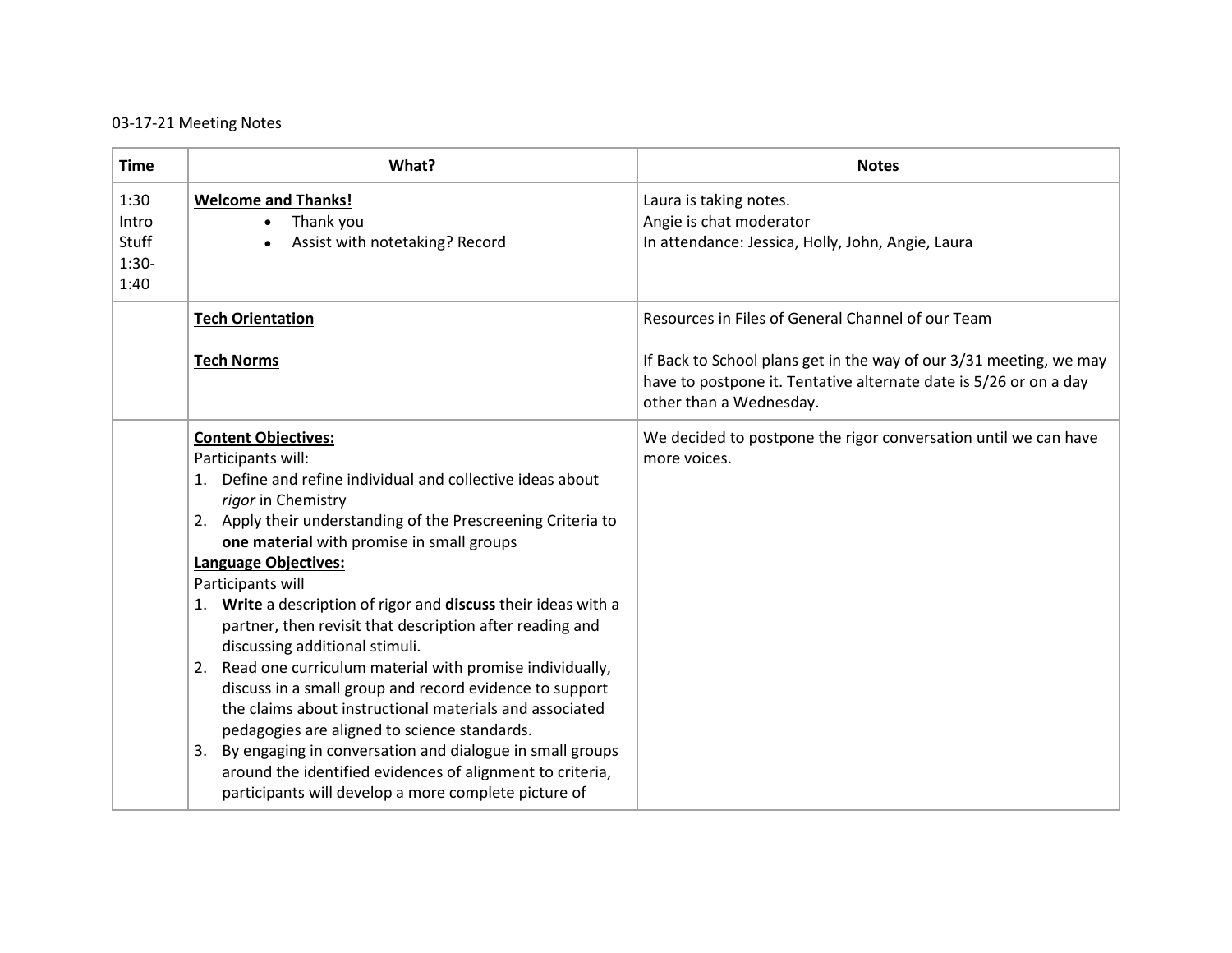|             | instructional materials and pedagogies that are aligned to<br>science standards.                                                                                                                                                                                                                                                                                                                                                                                                  |                                                                                                                                                                                                                                                                                                                                                                                                                                                                                                         |
|-------------|-----------------------------------------------------------------------------------------------------------------------------------------------------------------------------------------------------------------------------------------------------------------------------------------------------------------------------------------------------------------------------------------------------------------------------------------------------------------------------------|---------------------------------------------------------------------------------------------------------------------------------------------------------------------------------------------------------------------------------------------------------------------------------------------------------------------------------------------------------------------------------------------------------------------------------------------------------------------------------------------------------|
|             | <b>Team Norms:</b><br>Using the hand raise when you want to speak<br>$\bullet$<br>Keep an open mind<br>$\bullet$<br>Limit distractions if possible<br>$\bullet$<br>Be honest<br>$\bullet$<br>Assume positive intentions<br>$\bullet$<br>Listen for understanding<br>Ask questions<br><b>Next Meeting Schedule:</b>                                                                                                                                                                |                                                                                                                                                                                                                                                                                                                                                                                                                                                                                                         |
| <b>Time</b> | What?                                                                                                                                                                                                                                                                                                                                                                                                                                                                             | <b>Notes</b>                                                                                                                                                                                                                                                                                                                                                                                                                                                                                            |
|             | <b>Pre-screening STEMscopes Choice:</b><br>CA version or Integrated Version?                                                                                                                                                                                                                                                                                                                                                                                                      | Blue: CA version that has Earth Science folded into a three year<br>sequence of Bio, Chem, and Physics (similar to model that we use,<br>as negotiated in 2016); units are called segments; everything is<br>translated into Spanish but no other languages (we chose this one<br>to review today)<br>Green: Integrated version that has more scopes (chapters); units<br>are called bundles; not everything is translated into Spanish<br>Both: Scopes are chapters. Missions are Anchoring Phenomena. |
|             | <b>Prescreening Criteria review</b><br>We're looking for evidence of those criteria in<br><b>STEMScopes Chemistry</b><br>Remember - not "how I would use these materials to<br>$\bullet$<br>teach" but do the materials have evidence to support<br>Scoring:<br>$\bullet$<br>0 no evidence of this criteria<br>1 minimal or almost no evidence of this criteria<br>2 occasional or inconsistent evidence of this<br>criteria throughout<br>3 consistent evidence of this criteria | See Navigation Guide that Angie made for us in the Committee<br>Prescreening tab under STEM Scopes. We used Segment 4,<br>Structure and Properties of Matter and Reactions and Energy (2<br>scopes).<br>Note that the 5Es that STEM Scopes uses are different in focus than<br>the original 5Es that Roger Bybee articulated and researched.                                                                                                                                                            |